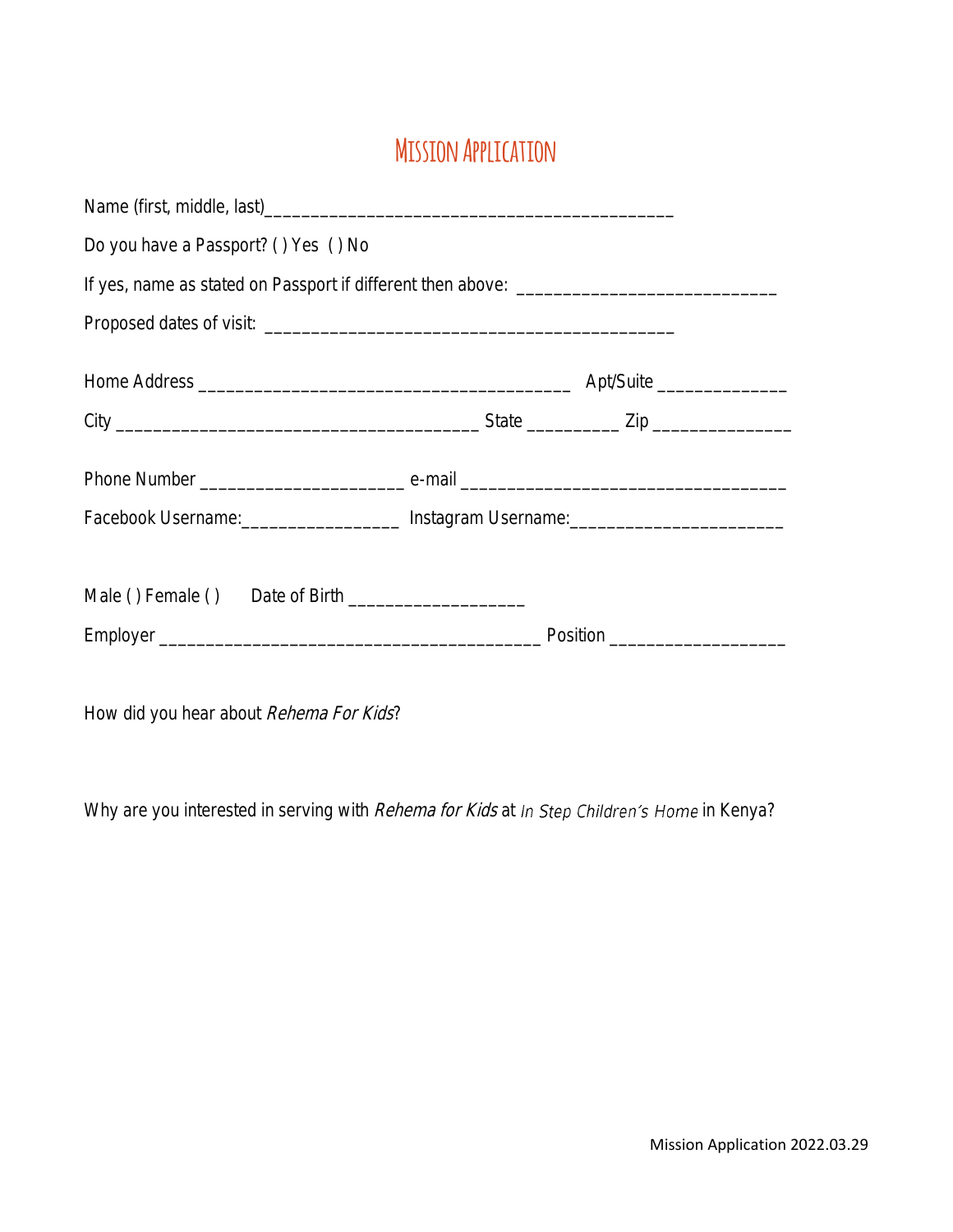## Pertinent Medical History (Check all that apply):

| () Diabetes () High BP () Heart Problems () Seizures () Emphysema () Dizziness () Epilepsy () Seizures                                                                 |  |  |  |
|------------------------------------------------------------------------------------------------------------------------------------------------------------------------|--|--|--|
|                                                                                                                                                                        |  |  |  |
|                                                                                                                                                                        |  |  |  |
|                                                                                                                                                                        |  |  |  |
|                                                                                                                                                                        |  |  |  |
|                                                                                                                                                                        |  |  |  |
|                                                                                                                                                                        |  |  |  |
| Do you attend church? () Yes () No If so, what church & city: ___________________<br>Whom could we contact about you serving with us? ________________________________ |  |  |  |
| <b>Please list 3 references</b> including name, relationship, how long you have known them and pho                                                                     |  |  |  |

ig riame, relationship, how long you have known them and phone number:

1.

2.

3.

Have you ever been charged with or convicted of the following: (please check yes or no)

a) Felony? \_\_\_\_Yes \_\_\_\_No

b) Any crime involving a sexual offense, an assault or the use of a weapon? \_\_\_\_Yes \_\_\_\_No

c) Any crime involving the use, possession or the furnishing of drugs or hypodermic syringes? \_\_\_\_Yes  $\overline{N}$ o

If you answered Yes to any of the above three items, please explain:

Please describe any work or personal experience you think might be relevant to our program: (I.e. -teaching, construction, health care provider, etc.)